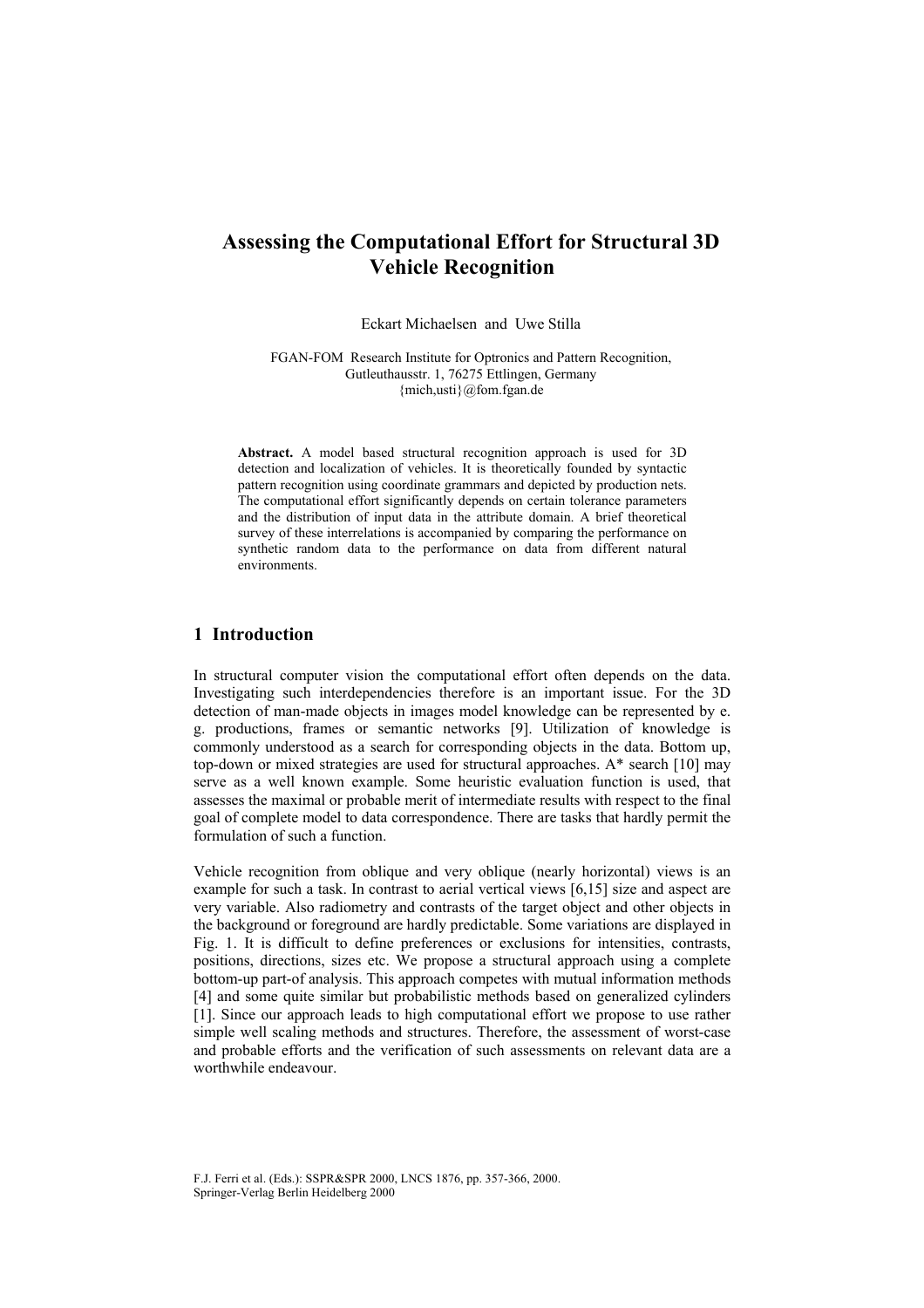

**Fig. 1.** Ground-based images of different vehicles (VWBUS-PICKUP). a) Scene 1: Object distance ~20m, sunny, visibility mediocre, b) Scene 2: Object distance ~130m, diffuse, clear visibility, c) Scene 3: Object distance ~320m, diffuse, dull visibility

Computational complexity analysis is common practice in other related pattern recognition disciplines like e.g. labeling line drawings of polyhedral scenes [11], geometric hashing [17], or structured methods based on volumetric primitives and aspect graph matching [2], but has not jet been challenged in our section of syntactically inspired structural methods.

Section 2 shortly recalls production net definitions, methods and implementations. An example net is given in section 3. Using this example the effort assessment method is discussed in section 4 and practical results are given in section 5.

# **2 Production Nets for Object Recognition**

Most symbolic methods in pattern recognition deal with structures like strings, trees, arrays or graphs. Production net theory is based on coordinate grammars and thus simply uses *sets* [7,8]. The productions work on sets of *instances (s,d)* consisting of a symbol *s*∈*T*∪*N* from a finite set of terminals and non-terminals and a numeric attribute vector  $d ∈ D$  from a domain which usually contains coordinates, orientations, surface normals etc. Pairs, triples, etc. of such instances are called *configurations*.

## **2.1 Production**

Productions consist of a condition and an action part. The condition part gives a predicate defined on the input configuration. The action part gives a function calculating the output configuration (usually a single object). A simple example is given by

$$
((LINE, LINE), \pi) \xrightarrow{\varphi} (ANGLE) \tag{1}
$$

Objects of type *LINE* have image coordinates and orientations as attributes. The condition demands a pair *(LINE,LINE)* fulfilling  $\pi$  which defines 'adjacent and rectangular' with some necessary tolerances. Function  $\varphi$  calculates the intersection of the straight lines corresponding to the input configuration. This coordinate is needed as attribute value for the new object *ANGLE*.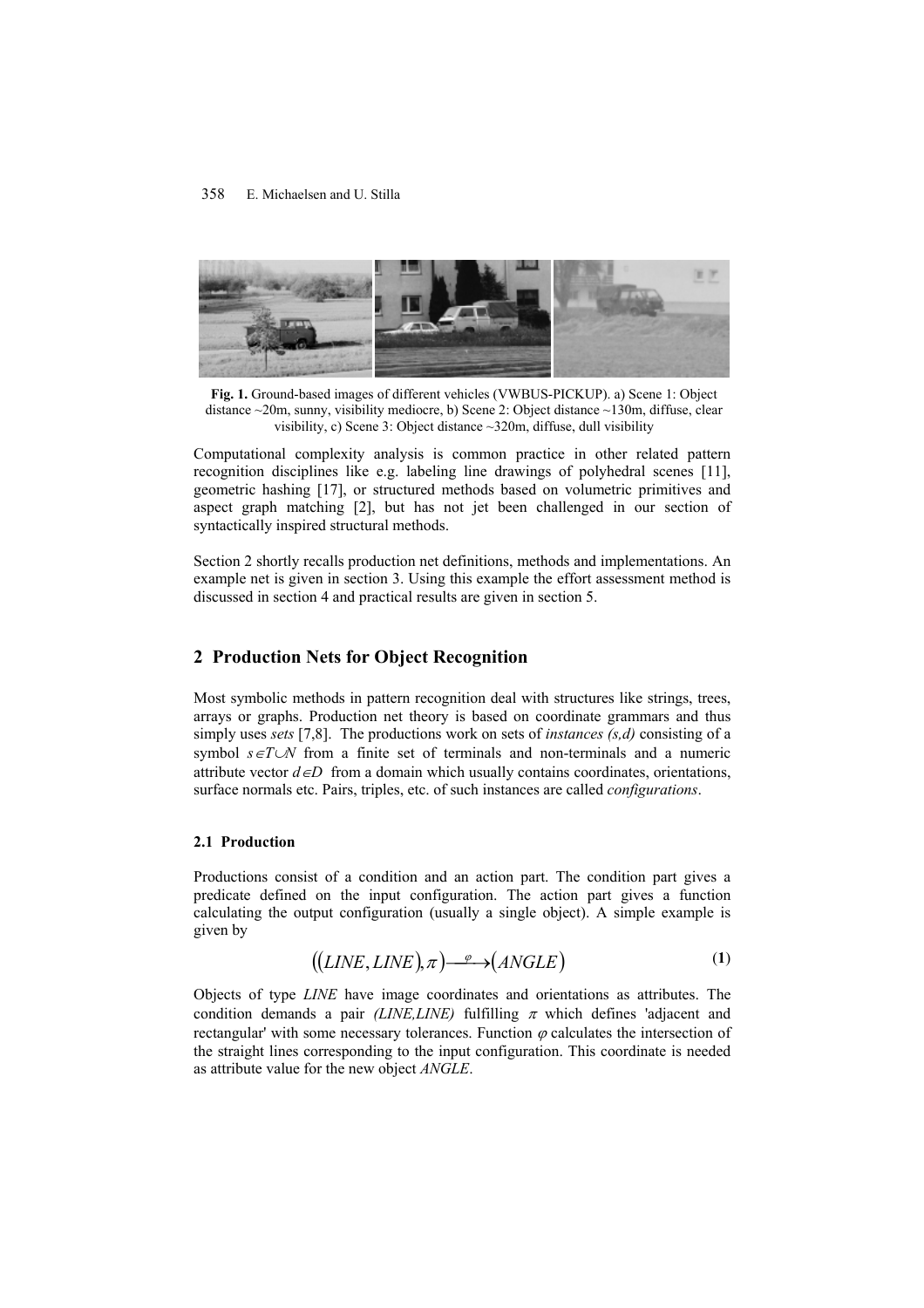Generally a production contains left and right words Σ and Λ of symbols from *T*∪*N* with at least one non-terminal in  $\Lambda$ . We write  $|\Sigma|$  for length of the word  $\Sigma$  and  $\{\Sigma\}$ for its corresponding multi-set.

## **2.2 Production Net**

Production nets display the interaction of several such productions in a system. As graphs they resemble Petri nets. The set of nodes is given by the set of symbols (object types) and the set of productions. An edge leads from an object type to a production, if the condition part contains it. If it is contained multiply, it is drawn multiply. An edge leads from a production to an object type, if it produces it. Examples for production nets are published in [12,13,14,15].

### **2.3 Model Knowledge for Vehicles**

There are several possibilities for modeling vehicles geometrically. One may e.g. use articulated 3D models. The projection may also be included in the geometric model, so that finally 2D views - or linear combinations of these - are matched like in [16]. Such modeling may be used, if the camera is directly approaching the target object. Otherwise stereo methods and 3D matching with articulated models are preferred. For the statistic discussion in this context we refer to a hierarchically organized shape fixed model of a little truck already known from [7,8].

#### **2.4 Implementation**

Our Implementation is based on a blackboard shell named BPI [13]. Each production defines a separate processing module containing condition test and action part. All modules work on a common memory. They insert new instances, but they do not delete the instances of the input configuration. Thus the system works accumulating instead of replacing. Such irrevocable control facilitates the processing of large data sets at moderate effort scaling [10]. The accumulation method serves as approximation of the semantically correct replacement and backtrack method [7,8]. Associative memory aids the reduction of effort scaling [13].

## **3 Example Production Net**

As example vehicle we choose a small six seated truck and named the corresponding object type *VWBUS-PICKUP*. Fig. 2 shows the production net designed for the recognition of such objects in very oblique image sequences accompanied by informal sketches of the meaning of intermediate object types. This has been published before in more detail [7,8].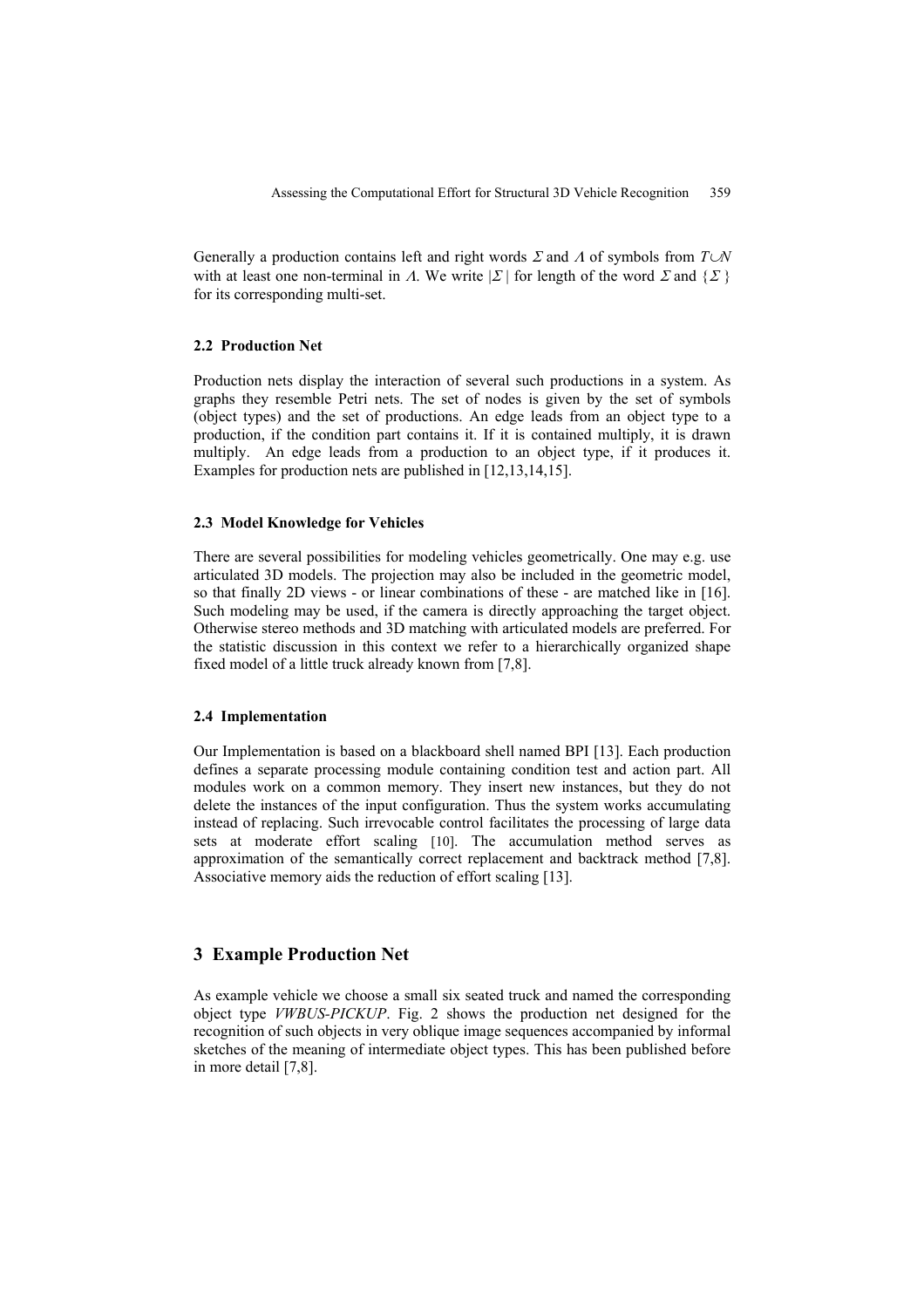#### 360 E. Michaelsen and U. Stilla

Two sub nets may be distinguished according to the dimension of the attribute domain. The main model-to-data match is implemented in the 3D sub net. The 2D sub

net contains some simple standard productions for line prolongation, corner and U-structure composition. It is executed on each image separately and linked to the 3D sub net with the stereo production p4. The extraction of line segments from the images has been described in [12].

Provided each 3D part required by the net is visible in at least two images (the sequences used consist of eight frames) a lot of occlusion is tolerable. Invariance of the detection result is given with respect to a large variety of aspects and distances and with arbitrary back- and foreground objects. Due to the deep part-of hierarchy and 3D model use false detection is very unlikely. But a high detection rate requires generous tolerance parameters in the conditions, which becomes computationally expensive.



**Fig. 2.** Production Net VWBUS-PICKUP

# **4 Statistical Effort Assessment**

If  $s_i$  denote the object types a standard production like p3 in Fig. 2 may be written as

$$
p: ((s_1, s_2), \pi) \xrightarrow{\varphi} (s_3)
$$
 (2)

We denote the set of all corresponding input configurations fulfilling  $\pi$  as  $\mathfrak{I}_p$  and define the *relative volume*  $V_p$  as the ratio between  $|\Im_p|$  and the size of the set of all possible configurations. The latter is given by the attribute domain and the number of objects in the input configuration.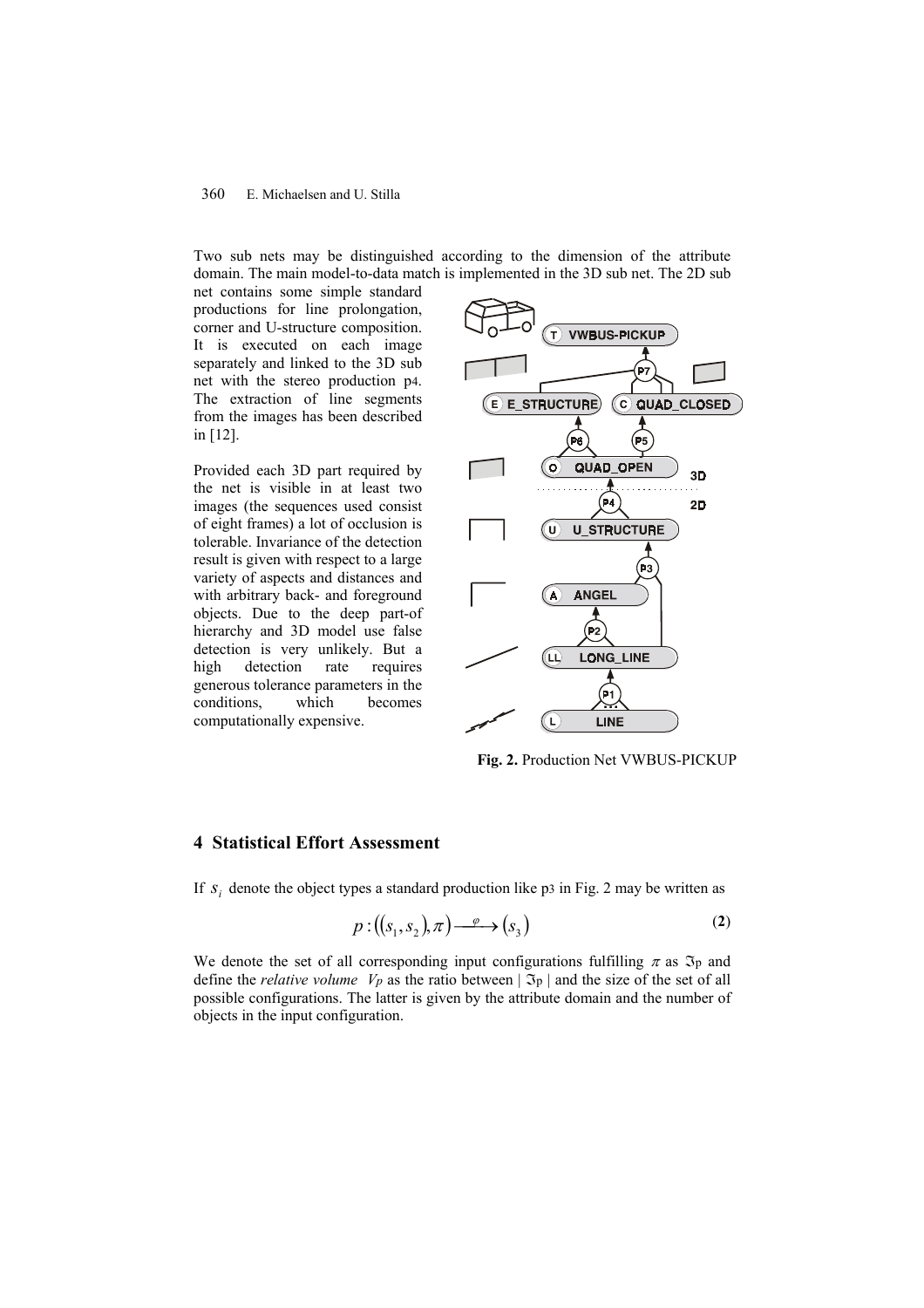$$
V_p = \frac{\left| \Im_p \right|}{\left| D^2 \right|} \tag{3}
$$

This gives a measure for the degree of restriction provided by a production. If e. g.  $\pi$ be 'parallel' in an orientation domain  $o = \{0^\circ, ..., 179^\circ\}$  with tolerance  $\delta o = \pm 9^\circ$ . Then we get  $V_p = 0.106$  Often relative volumes will result from a product, because  $\pi$  is composed as conjunction of conditions on independent attributes. If e. g. additionally to 'parallel' also 'adjacent' is required with some tolerance of 10 pixel in Euclidian metrics in an image of 1M pixel size, we get

$$
V_p \approx \frac{19}{180} \cdot \frac{314}{10^6} = 0.000033
$$
 (4)

Thus small relative volumes result from high dimensional attributes, narrow tolerances and many independent conditions connected as conjunction.

Provided a random process generates sets of instances  $S_1$  and  $S_2$  of the object types  $s_1$ and  $s_2$  with known distribution in  $D$  an expectation may be calculated for the number of instances of  $s_3$  reduced by  $p$  (Eq. 2). Equally distributed attribute values in  $S_2$  for instance give a Poisson distribution with parameter  $\lambda = |S_2| V_p$  for the number of partners in S<sub>2</sub> fulfilling  $\pi$  together with a fixed instance of s<sub>1</sub> [5]:

$$
P(\text{No. of Partners } = k) = \frac{1}{k!}e^{-\lambda} \lambda^{k}.
$$
 (5)

Expectation value for this distribution is  $\lambda$ . We neglect that in rare cases the same instance  $s_3$  may result from different input configurations. We assume independence of the instances s<sub>1</sub> from instances s<sub>2</sub>. Then  $|S_1|\lambda$  is an expectation for the number of instances  $s_3$  resulting from  $p$  and we get

$$
E(|S_3|) = E(|S_1|) E(|S_2|) V_p
$$
\n(6)

Such equations may be constructed for any production pj in any net:

$$
p_j: (\Sigma_j, \pi_j) \xrightarrow{\varphi_j} \Lambda_j \text{ with } V_{p_j} = \frac{\left| \mathfrak{S}_{p_j} \right|}{\left| D^{\left| \Sigma_j \right|} \right|} \tag{7}
$$

$$
s \in \left\{ \Lambda_j \right\} \text{ and } S = \left\{ (s, d) ; \frac{p_j}{\sigma^2} \to (s, d) \right\} \Longrightarrow E\left( |S| \right) = \prod_{s_i \in \left\{ \Sigma_j \right\}} E\left( |S_i| \right) V_{p_j} \tag{8}
$$

Cycle free production nets provide an order  $O(s)$  on the object types given by the length of the longest path leading from a terminal to *s.* For such nets the expectation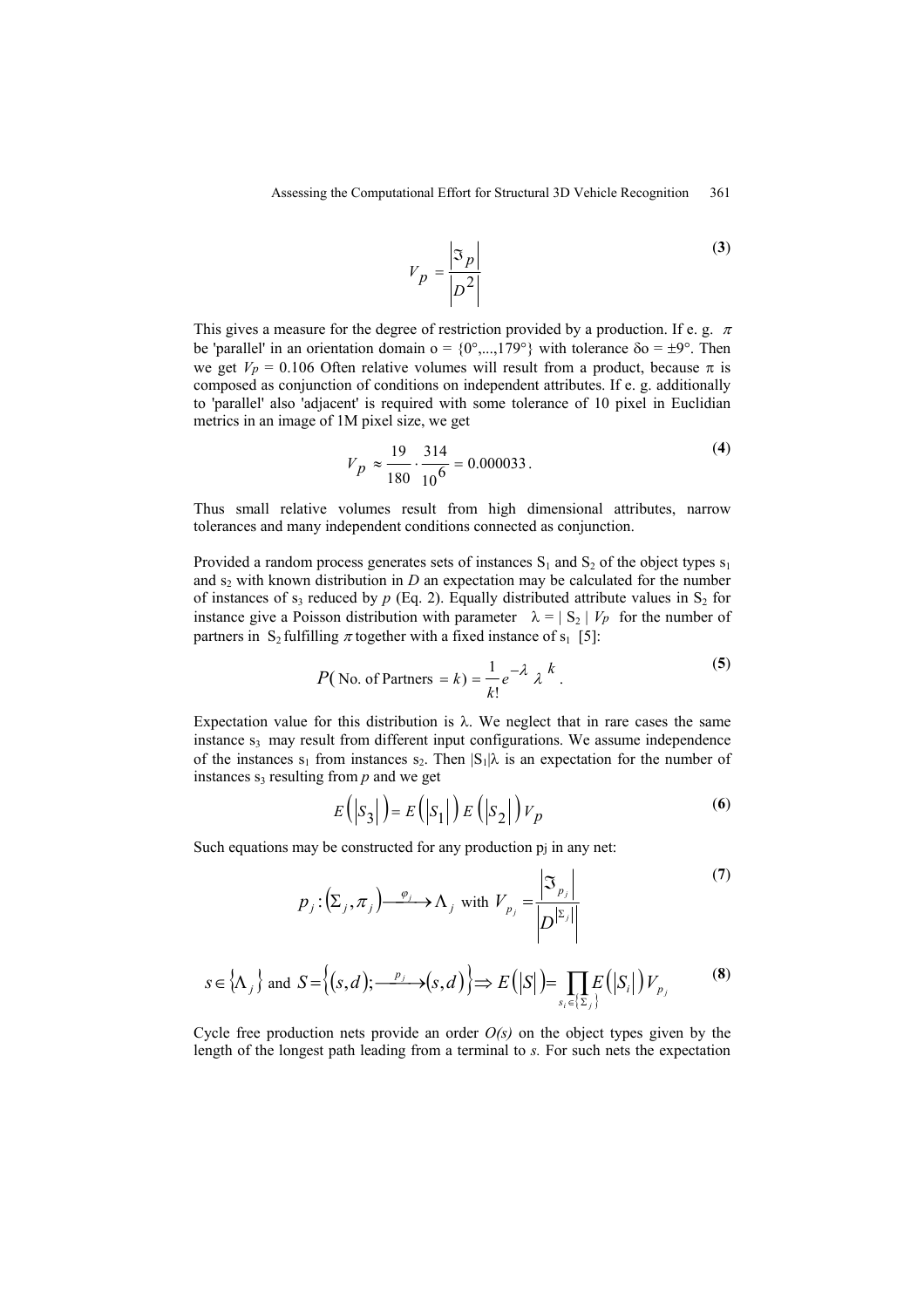#### 362 E. Michaelsen and U. Stilla

equations are used with ascending  $O$  to calculate all  $E(S)$  up to the goal type using the sums

$$
E(|S|) = \sum_{s \in \{\Lambda_j\}} \prod_{s_i \in \{\Sigma_j\}} E(|S_i|) V_{p_j} \tag{9}
$$

and starting with the known distributions for the terminals.

The probable overall demand for memory is then given by the sum of all these expectations. For the probable computational effort of a full bottom up search we have to weight each sum with the computational costs caused by an instance of its symbol. This is a constant amount mainly consisting of its construction effort plus the costs for the queries it causes because of the  $\Sigma$  in which it appears. All this can be calculated in advance.

# **5 Experiments**

Synthetic random data as well as data from real outdoor images are used to verify the relevance and precision of the calculations presented above. Production p6 of the 3D sub net has been applied to equally distributed random generated sets of instances O with varying sizes and thus densities. The attribute domain here contains four 3D coordinates and one surface normal. Table 1 gives the set sizes.

|  |  |        |  | $\mid$ O $\mid$ 1040 $\mid$ 2196 $\mid$ 4592 $\mid$ 9021 $\mid$ 12835 $\mid$ 25141 $\mid$ 50684 $\mid$ 101243 |
|--|--|--------|--|---------------------------------------------------------------------------------------------------------------|
|  |  | 47 227 |  | $\begin{array}{ c c c c c c c c } \hline \end{array}$ 425   1639   6638   25165                               |

**Table 1.** 3D Statistics -Random instances O and generated instances E (p6)

The set size of the set of instances E grows quadratic with the set size of the set of instances O. V<sub>p6</sub> has been estimated at  $\approx 10^{-6}$  according to the size of the attribute Domain (3D coordinates in  $500^3$  and surface normal) and tolerances ( $\pm 50$  in *max*norm for 3D coordinates and ±0.3*rad* ). The data in Table 1 yield a quadratic parameter of 2.7⋅10<sup>-6</sup>. Such differences result from imprecision in the theoretic calculations (for instance neglecting special properties at the rim of coordinate spaces or estimations with linearization of orientation manifolds). We regard  $\lambda$  as critical values, because the desirable monotone decrease of set sizes with *O* will be violated. An attribute domain of the given size in the example should therefore not contain more than 370000 instances O.

Fig. 3b-d show natural input data extracted from the images in Fig. 1. The distribution of instances O resulting from such image sequences are rather unequal. Dense clusters and large nearly empty zones occupy the attribute domain (here  $2000<sup>3</sup>$ ). E. g. in scene 1 (Fig. 3b) 25427 instances E are constructed from 12997 instances O. Consequently the mid density of instances in the overall domain is of less relevance for the effort assessment compared to the density in the clusters (which is much harder to be measured or estimated).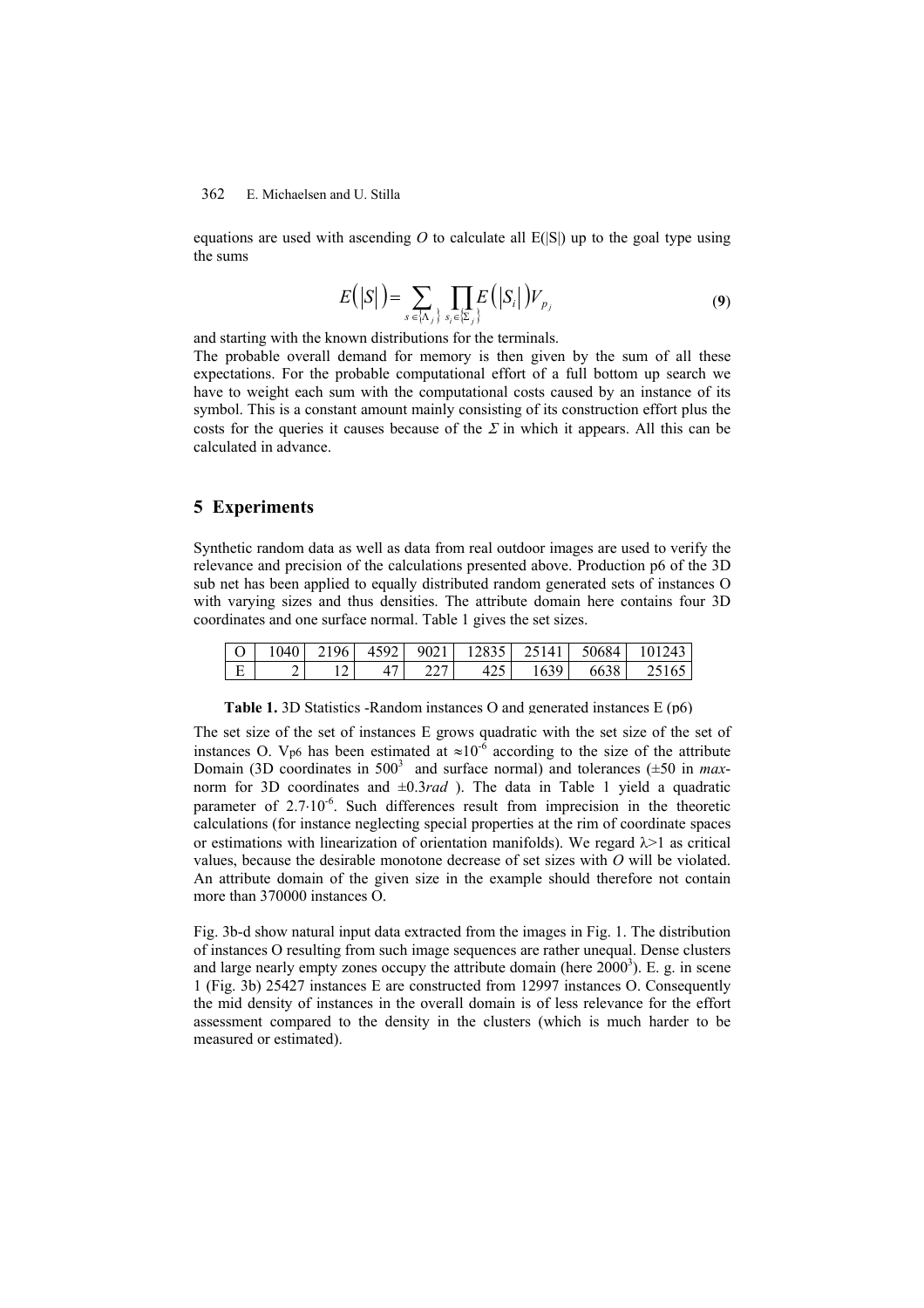

**Fig. 3.** Instances L from images of Fig. 1 (sections 600x400 Pixel). a) Data Set Random 2 (1400x700 Pixel), b) Scene 1 (1400x700 Pixel), c) Scene 2 (3200x1600 Pixel), d) Scene 3 (6400x3200 Pixel)

Differences between effort statistics of synthetic random data and real data are less significant with 2D productions. Columns 1-3 in Tab. 2 confirm the predicted polynomial growth of set sizes with the polynomial degree depending on *O*. Natural data still give different characteristics. Scenes 1 and 2 for instance yield significant minima at object type A not present in the random data. The system tends to make background suppression at this stage (see Fig. 4). Like in 3D mid density is not the most important feature (columns 3 and 5 are similar in this parameter). A more important contribution is given by things like structure and lighting. Scene 2 for instance has a lot of man-made straight lines and high contrast rectangles in it resembling the structure to be detected and thus poses much more challenge than the more blurred and less structured scenes 1 and 3.

| Type | Random 1 | Random 2 | Random3 | Scene | Scene 2 | Scene 3 |
|------|----------|----------|---------|-------|---------|---------|
|      | 4318     | 8598     | 17185   | 11299 | 74253   | 84952   |
| LL.  | 884      | 3349     | 11893   | 5704  | 85047   | 46952   |
|      | 359      | 5168     | 64677   | 2455  | 47368   | 34284   |
|      | 59       | 4084     | 185801  | 6185  | 154076  | 52131   |

**Table 2.** 2D Statistics - Set Sizes for Object Types L, LL, A, and U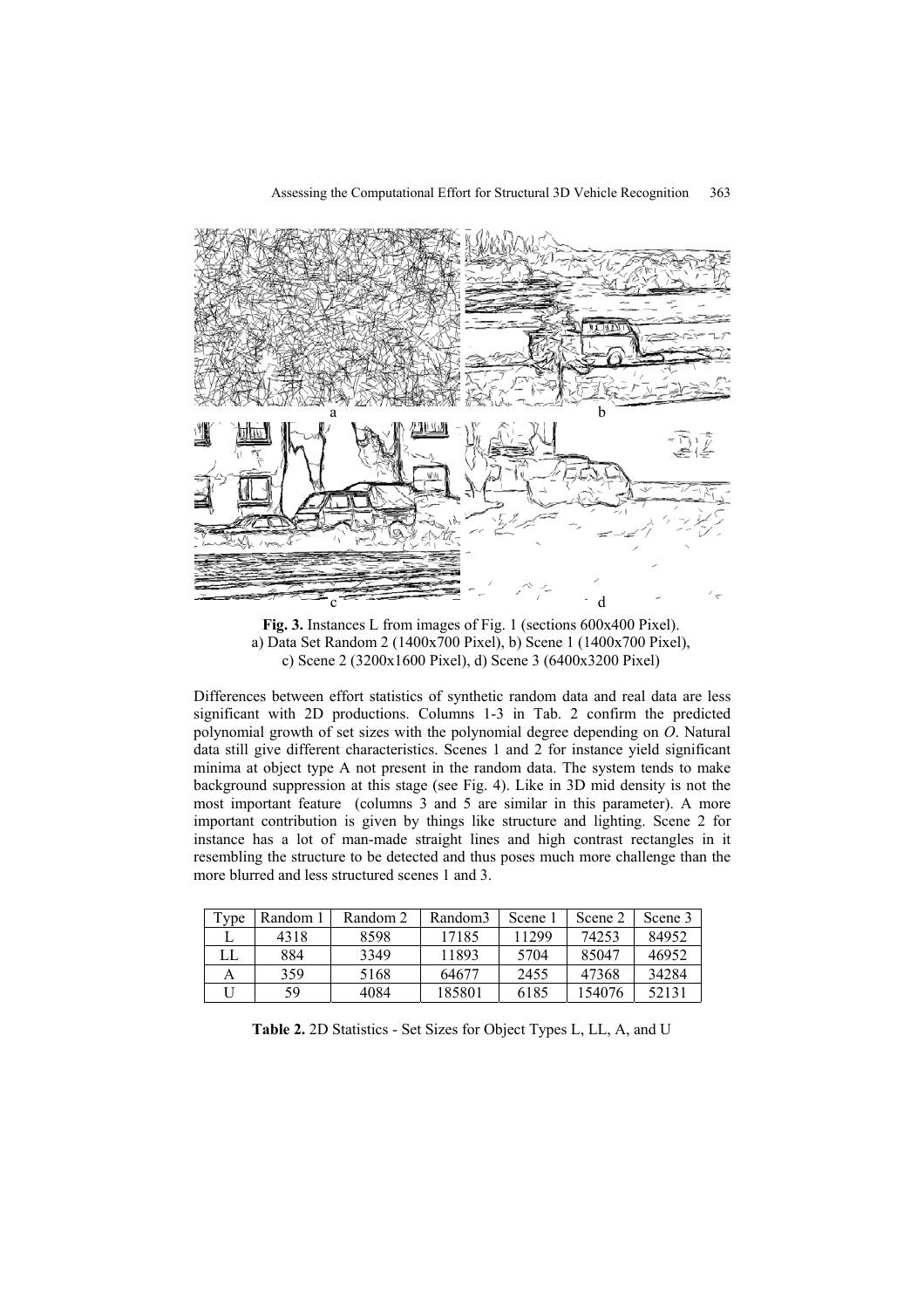## 364 E. Michaelsen and U. Stilla

Detection success and failure of the system is not the topic here (has been published in [7,8]). Short: Correct instances T result from scenes 1 and 2, whereas scene 3 yields no instances T.



**Fig. 4.** Instances L, LL, A, and U of data set Random 2 and Scene 1 (sections)

# **6 Discussion**

Principally target objects may be modeled from terminal objects using arbitrary partial objects. For instance a rectangle may be constructed from four lines using angles as well as parallels as intermediate objects. If knowledge about expected background structures is given (e.g. major orientations), then the corresponding structural relations should be avoided in the low order productions of the net (e.g. parallel). Figure 3c shows long straight contours from furrows and right angled structures similar to the ones present in the target model. In such cases high computational effort on background objects can not be avoided.

Certainly the terminal objects extracted from images of natural scenes will not be equally distributed. For the terminal object sets displayed in Fig. 3 the distribution of the attribute orientation is shown in Fig. 5. In ground based images with man-made structure vertical and horizontal lines may dominate (Fig. 5b,c). In vehicle detection tasks the majority of the terminal objects stem from arbitrary structures in the background or foreground, about which nothing is known. In such situation equal density and independence assumptions inherent in the investigations of Sect. 4 are appropriate. However, if the distribution of an attribute is given, the simple calculation of the expectation in Eq. 6 will have to be replaced by explicit integration.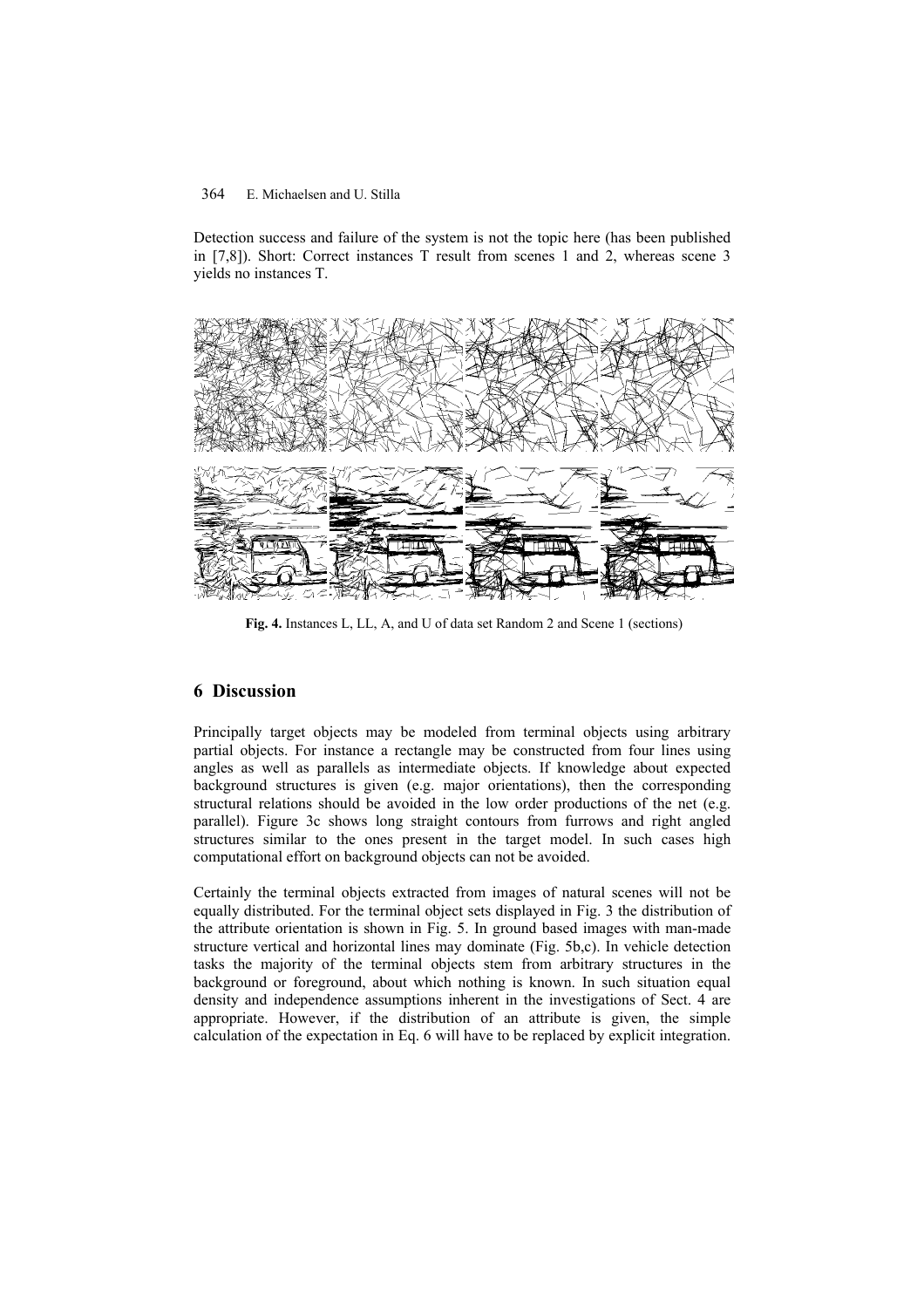For example, for a production constructing parallel pairs of lines a significant peak in the orientation histogram will rise the expected number of constructed objects.





Some structural relations allow the assessment of their relative volumes by displaying corresponding search regions. Fig 6 shows examples: Adjacency in vector spaces with a maximum metric and a threshold parameter simply gives an interval (Fig. 6a), a square (Fig. 6c), or a cube (Fig. 6f). Note, that the volume of such regions grows in a polynomial way with power D (the dimension of the domain). Thus fairly small changes in the threshold parameter of a 3D structural relation may have severe consequences on the computational effort. Topologically more complicated are relations on orientation attributes. The second column shows the examples line orientation (Fig. 6b), surface orientation (Fig. 6d), and 3D rotation (Fig. 6g). The exact calculation of the relative volume of the structural relation 'similar in 3D rotation' with the same threshold in all three angles (Fig. 6g) requires techniques from

differential geometry. At least for small angles volume growth with power D will still be present. But there are relations, where the power of growth will be less than the dimension. Fig. 6e,h show the search regions corresponding to adjacency of a line. The size of these regions grow linear in the 2D case and quadratic in the 3D case. The length of the rectangle or cuboid is fixed by the length of the line.



**Fig. 6.** Search regions for important structural relations

We presented a method for the assessment of the computational effort caused by the analysis of images by a production net. Dependencies on tolerance parameters and densities of instances in the data become evident. These calculations provide valuable quantitative information for the overall system design. Comparisons of the effort between the presented systems and other ones are difficult, because they are not available. Success and effort also strongly depend on the task, the model and the images used. A comparison of the effort and stability of different approaches requires